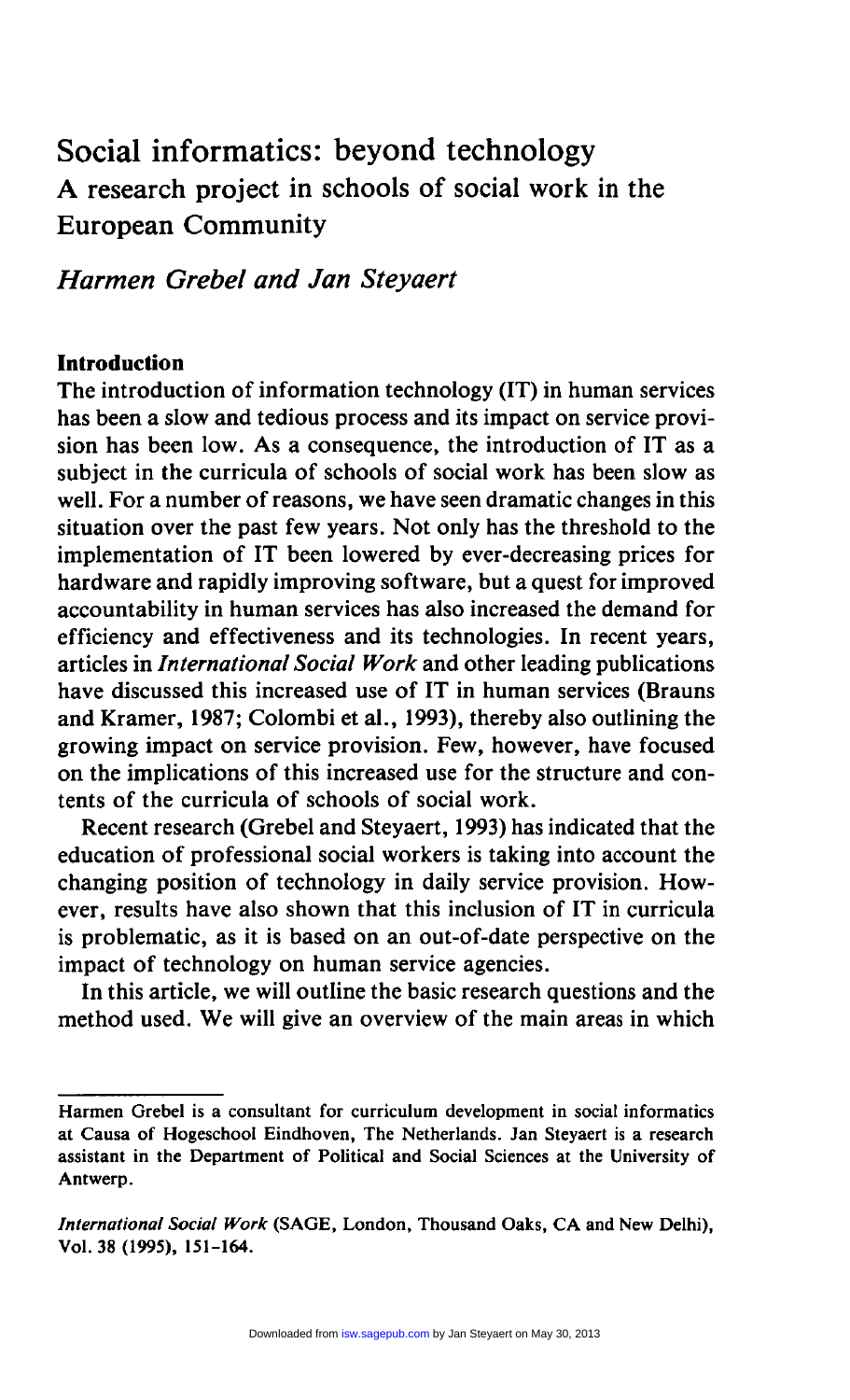## 152 International Social Work

IT is being applied in service provision across Europe. Afterwards, the results of the research will show how schools of social work across Europe integrate IT into their curricula. We thereby discuss this integration on four different levels. This gives us the opportunity to discuss the constraints in the present situation. Finally, we will introduce the concept of social informatics, which tries to move the present situation forwards by going beyond the technology. It brings together the professional requirements for beginning social workers and educational innovations.

## Research questions and method

#### The research

The research focused on education of the vocational use of IT. It was carried out between January and May 1993. The results were presented and discussed at a seminar during HUSITA-3, the international conference on Human Services and Information Technology Applications.

The leading research question has been whether schools of social work are equipped to educate students to use IT for institutional functioning, support of individuals and groups, support of institutions and networking including international collaboration. This question itself stems from the notion of the increasing use of IT in human services. We do not concentrate on the availability of computers in the schools, but emphasize the question whether the curricula of the schools of social work meet the needs of professional social workers regarding knowledge about the use of IT in social work and the skills to handle it.

Three questions were central in the research:

1. What should the professional social worker know about the use of IT in human services?

2. How far and in what way do schools of social work meet the demands of the field on this subject?

3. What are the constraints?

## Method

To gather the necessary information, a survey was devised involving key informants in 11 EC countries (the twelfth, Luxembourg, has no school of social work). Informants were selected from schools of social work and departments of social work in universities. Most informants were known to be involved in EC projects or IASSW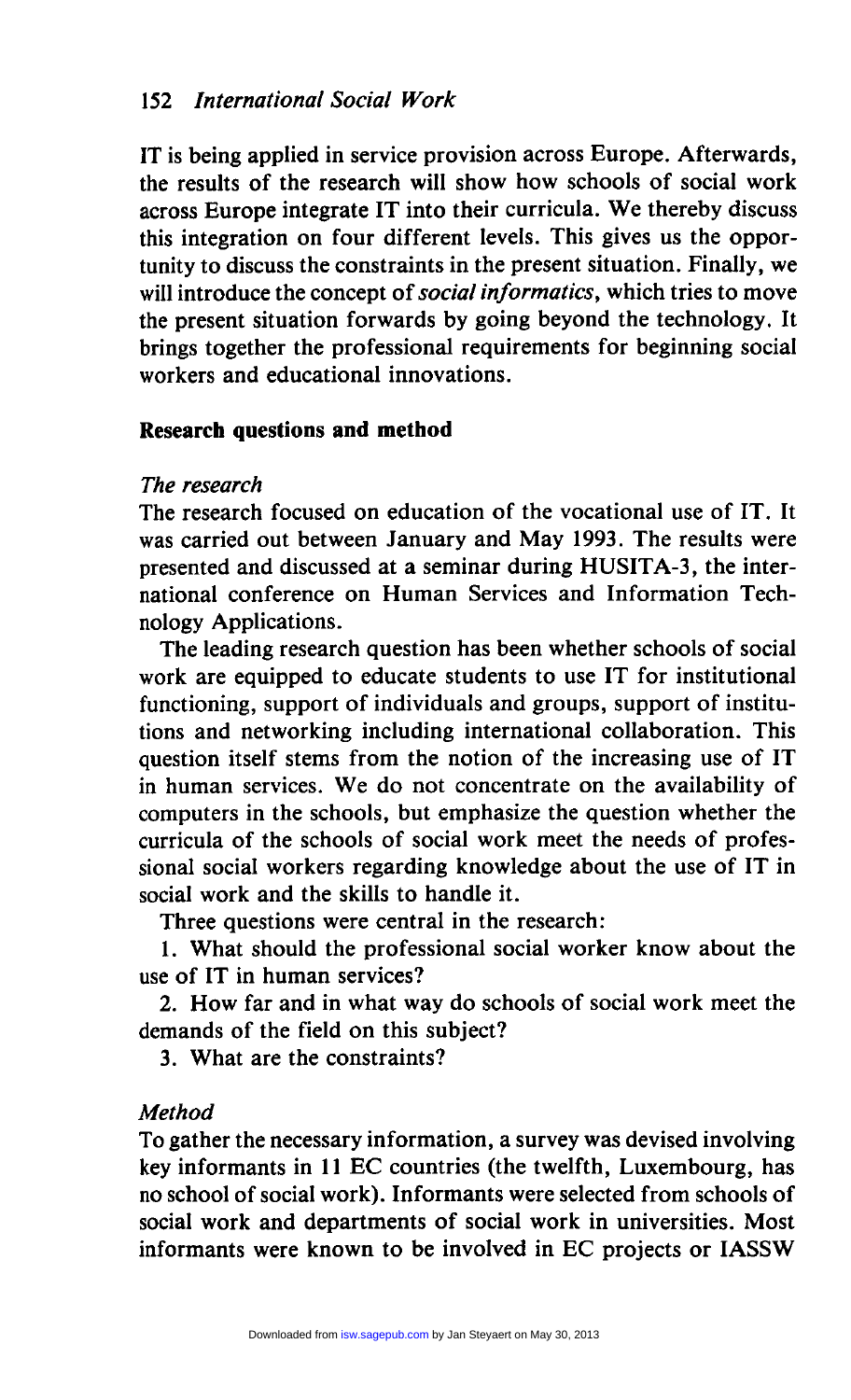activities or to be contributors to European Network for Information Technology and Human Services (ENITH) publications. They provided information on the different programmes in their country. Table 1 gives an overview of the programmes included in the research. A structured questionnaire with open-ended questions was used. The questionnaire was developed and validated by using it in the two countries which were best known by the researchers, The Netherlands and Belgium. Afterwards, all respondents were invited to give information about the situation in their own school and to compare this with the situation in their country in general. In this way a report per country was generated. In England and Portugal respondents were interviewed. In Greece, Belgium and The Netherlands the report was directly written by the research partners after having interviewed other respondents. Frequent attempts were made to include respondents from programmes that did not reply after the first mailing. We used telephone and fax to contact respondents and motivate them to supply the necessary information. With the exception of Spain, this approach was successful for all programmes. From 10 countries, sufficient information was obtained to proceed.

The results of the research give an indication of the situation in the EC countries. Although discussion partners at the HUSITA-3 conference indicated the report to be quite accurate on the situation in their countries, the results may in some way have been biased by the position of the respondents. Since most respondents were known to be pioneers in the introduction of informatics in schools of social work, complaining about their solitary position, they may have overlooked the situation in other schools.

#### Research partners and supporters

The research was carried out by Causa in Eindhoven, The Netherlands. Causa is the innovation centre for education in the use of IT in schools of social work and health care. Causa is part of the Faculty of Social Work and Health Care of Hogeschool Eindhoven. Research partners were the schools of social work in the Instituto Superior de Service Social, Lisbon, Portugal, and in the Technological Educational Institute, Athens, Greece; and the Department of Political and Social Sciences, the University of Antwerp, Belgium.

A grant from the Commission of the European Communities (Taskforce Human Resources, Education, Training and Youth) made the research and the organization of the seminar possible. The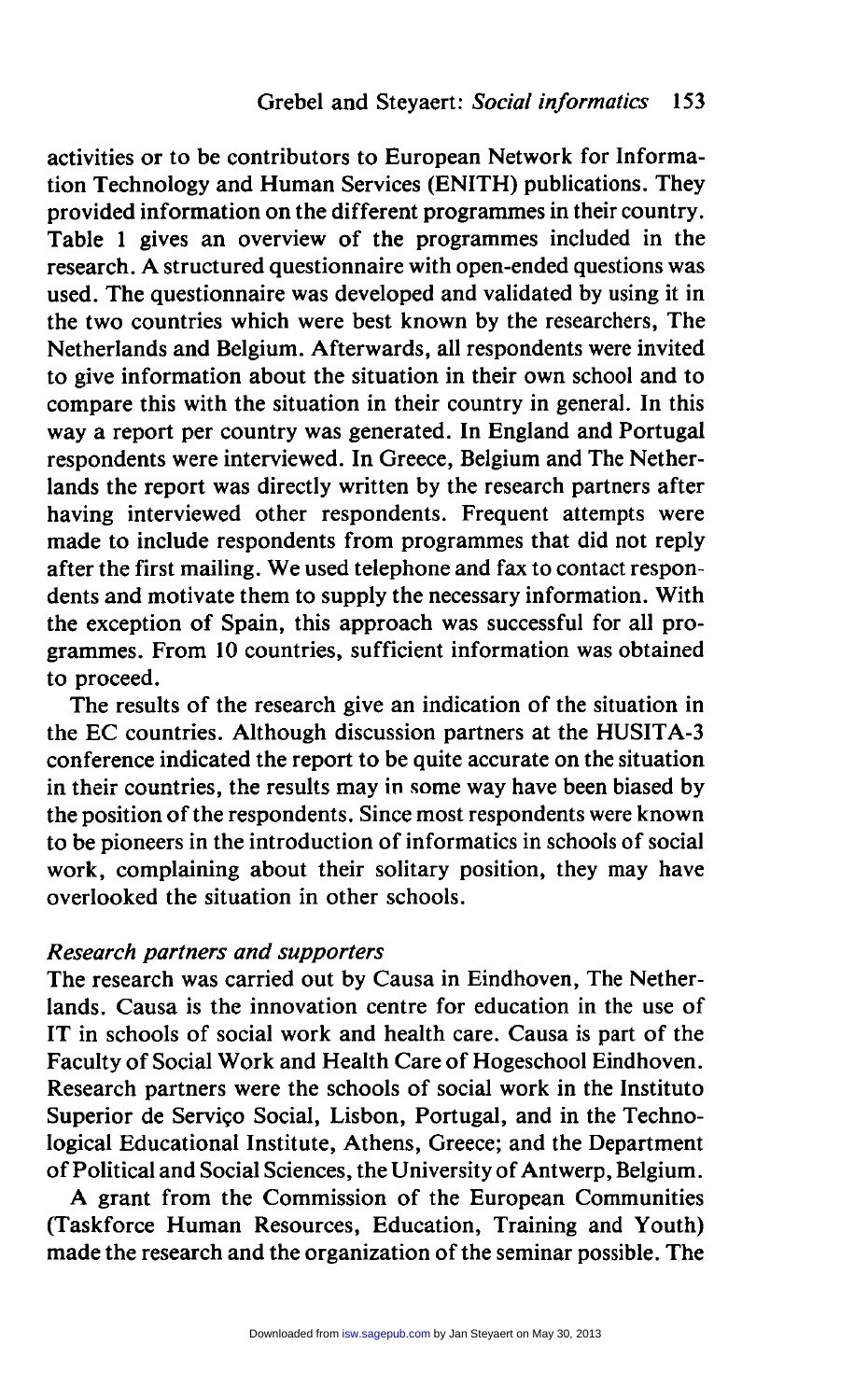|                  | <b>Schools</b>                                                                                                                         | <b>Professions</b>                                                                                                                                                                                                   |
|------------------|----------------------------------------------------------------------------------------------------------------------------------------|----------------------------------------------------------------------------------------------------------------------------------------------------------------------------------------------------------------------|
| Belgium/Flanders | Sociaal Hoger Onderwijs,<br>social assistance                                                                                          | Caseworker<br>Social/community worker<br>Personnel worker                                                                                                                                                            |
|                  | Sociaal Hoger Onderwijs<br>assistance in<br>-psychology<br>-social advice<br>-physical education<br>-special education                 | <b>Assistant</b>                                                                                                                                                                                                     |
| Denmark          | School of Social Work                                                                                                                  | Social worker (Counselling in<br>public bodies)                                                                                                                                                                      |
| France           | Institut Regional du<br><b>Travail Social</b>                                                                                          | Assistant de service social<br>Educateur specialisé<br>Educateur technique<br>Animateur<br>Formateur d'adultes<br>Agent de developpement local<br>Aide medico-psychologique<br>Professionels de l'aide à<br>domicile |
|                  | Ecole Normale Sociale                                                                                                                  | Assistant social<br>-service departemental<br>-service psychiatrie<br>-protection de l'enfance<br>-enseignement dans entreprises                                                                                     |
| Germany          | Schools of social work/<br>Fachhochschule                                                                                              | Social worker in:<br>-social administration<br>-work with families<br>-health care<br>-consultancy agencies<br>Work with:<br>-vouth<br>-elderly<br>-handicapped<br>-prisoners                                        |
| Great Britain    | University, department of<br>social work<br>Polytechnic, department of<br>social work<br>School of advanced<br>nursing and social work | Social worker<br>Probation officer<br>Residential social worker                                                                                                                                                      |

TABLE 1 Programmes included in the research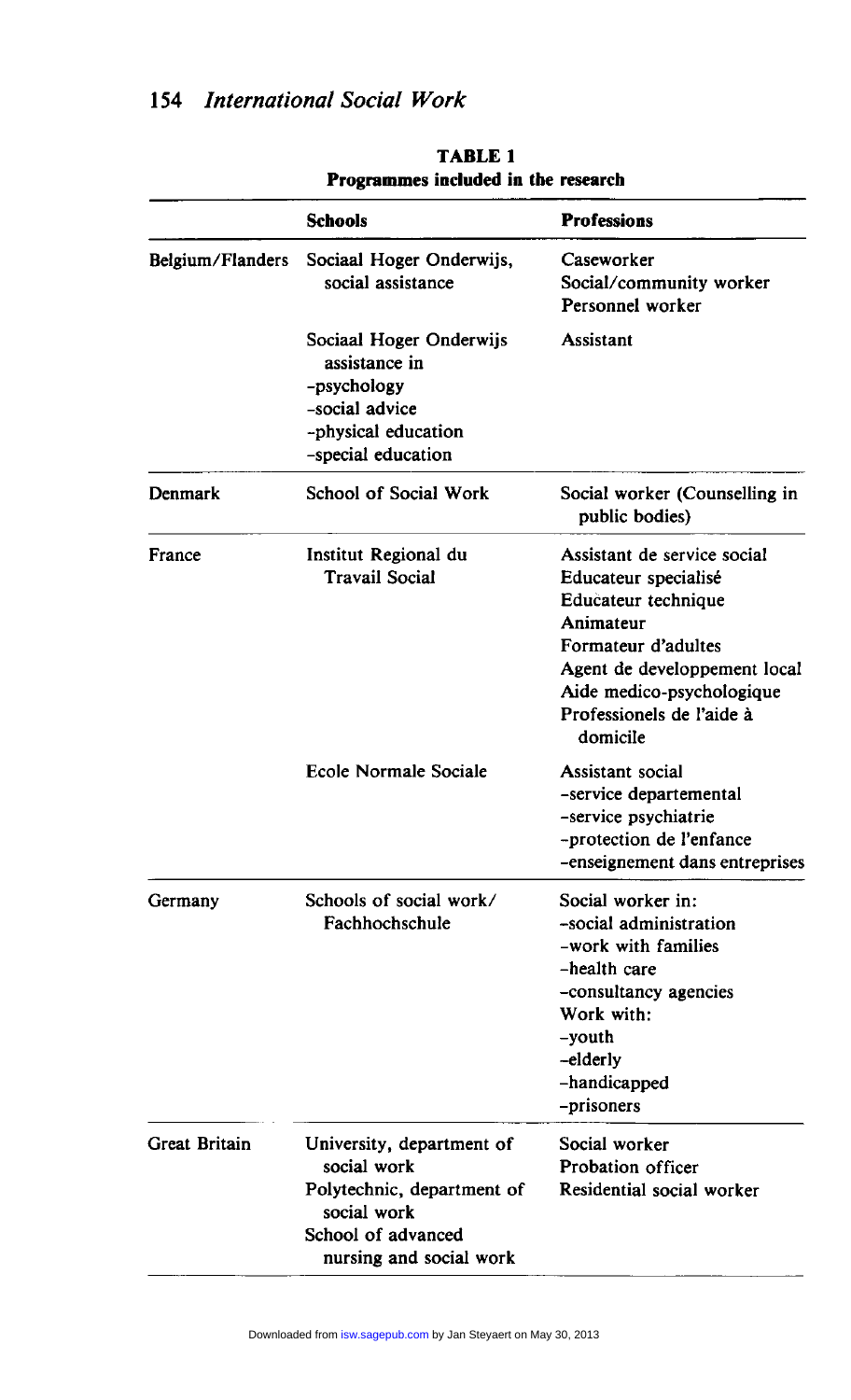|                 | (Conunucu)                                                                                                     |                                                                                                                                      |
|-----------------|----------------------------------------------------------------------------------------------------------------|--------------------------------------------------------------------------------------------------------------------------------------|
|                 | <b>Schools</b>                                                                                                 | <b>Professions</b>                                                                                                                   |
| Greece          | <b>Technological Educational</b><br>Institute, department of<br>social work                                    | Social worker<br>Community worker<br>Residential social worker<br>etc.                                                               |
| Ireland         | University, department of<br>social administration and<br>social work                                          | Case worker<br>Community worker<br>Groupworker                                                                                       |
| Italy           | University, scuola diretta a<br>fin: speciali per assistenti<br>sociali                                        | Social worker in<br>-public administration<br>-social service<br>-non profit agency                                                  |
| The Netherlands | Hoger Sociaal Agogisch<br>Onderwijs/school of<br>social work, institute of<br>higher professional<br>education | Casework<br>Community work<br>Social work (youth and<br>handicapped)<br>Personnel management                                         |
| Portugal        | Instituto de servico social/<br>school of social work                                                          | Social work<br>Social administration<br>Community development<br>Probation officer<br>Youth work<br>Social assistant in<br>education |
| Spain           | No information                                                                                                 | No information                                                                                                                       |

TABLE 1 (Continued)

Hogeschool Eindhoven supported the research project as part of the initiative for deployment of research activities. Organizational support was given by the IASSW and by ENITH.

#### Information technology and human services

During the first months of 1993, ENITH developed an overview of the different ways in which IT was being used in the human services across Europe. This overview was published (Colombi et al., 1993). It is far beyond the scope of this text to summarize the results of this project, but it is important to note the evolutions in time while comparing this current overview with an earlier one. Whereas an overview of the applications some five years ago mainly showed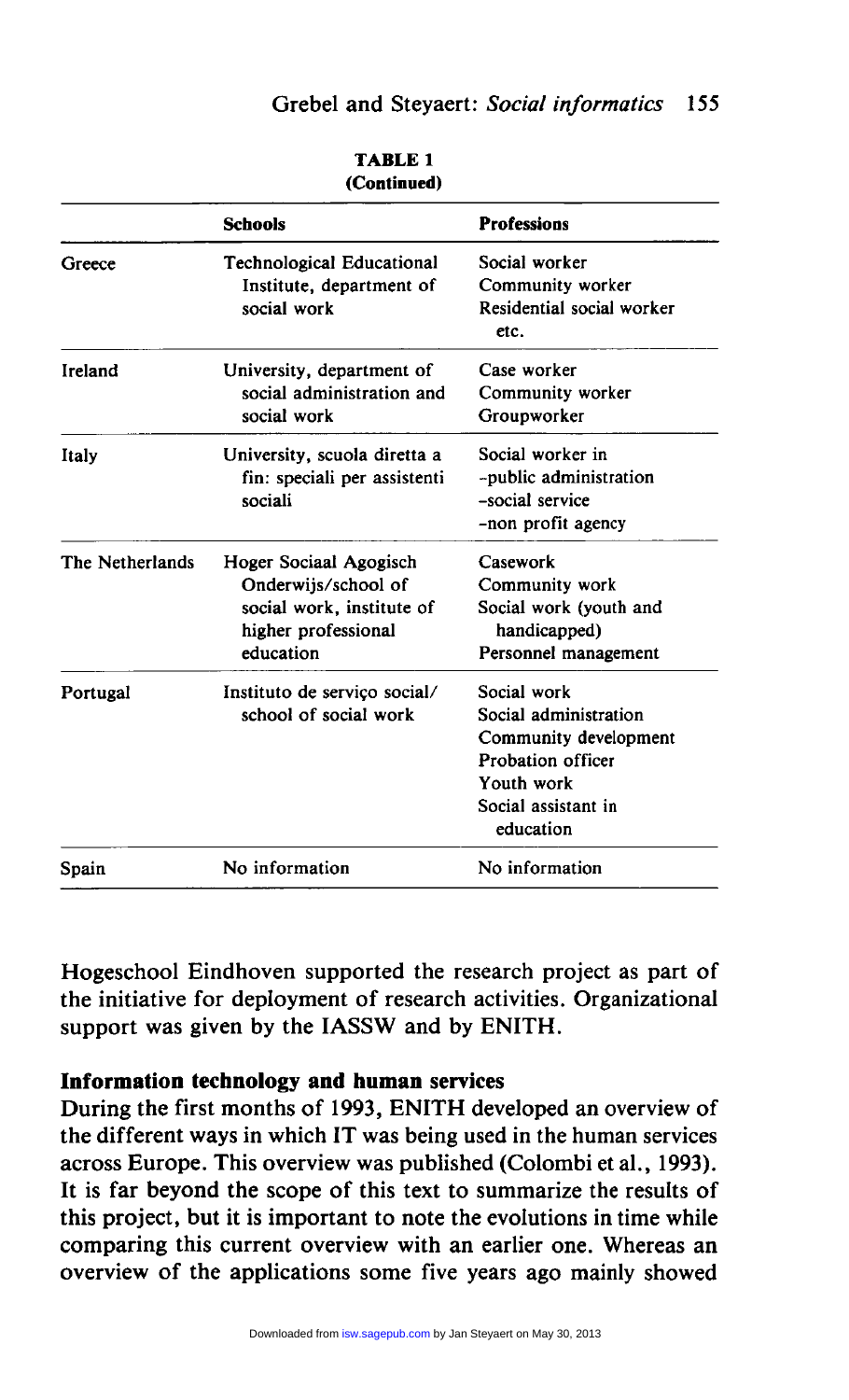administrative use of IT and a broad range of small-scale experiments, today's overview outlines the richness of applications in the very centre of service provision, such as client information systems, benefit calculation systems, information and referral systems and client assessment. The real activity of service provision is hardly influenced by the opportunities created by IT. However, in comparison with five years ago the applications have started to support the primary process of human service agencies in addition to being used for administrative or management purposes. Moreover, these applications are no longer the work of individuals who have a rare combination of human service interest and computer skills, but are now developed and implemented by government and national welfare agencies. Many human services have learned their lesson from their vulnerable position in the 1980s, and are now investing considerably in the improvement of their efficiency and effectiveness. It is evident that computers play an important role in this evolution.

### Information technology in schools of social work

The vocational use of IT and the attention paid to this in schools of social work in Europe diverges widely. This outcome of the research may not be unexpected, given the different levels of IT application in social service provision. The differences in the different schools include the level of attention, the level of integration in the curriculum and the availability of teaching materials and equipment.

Four levels of attention can be distinguished: appreciation, application, IT specialist and informatics specialist. The level of appreciation means the ability to appreciate the possibilities of standard IT applications; the level of application deals with the ability to integrate professional IT applications in social work; the level of IT specialist is where knowledge of hardware and software development comes first and experience in the human services second; the level of informatics specialist means human services specialists with the ability to analyse the information process and to advise or decide on the use of IT. We will use these levels to categorize the attention paid to the use of IT in the curricula of the schools of social work.

## The appreciation level

Generally speaking, at least some attention is given to the use of IT in the schools of social work in all EC countries except for Italy (see Table 2). Computer literacy appears to be a normal part of the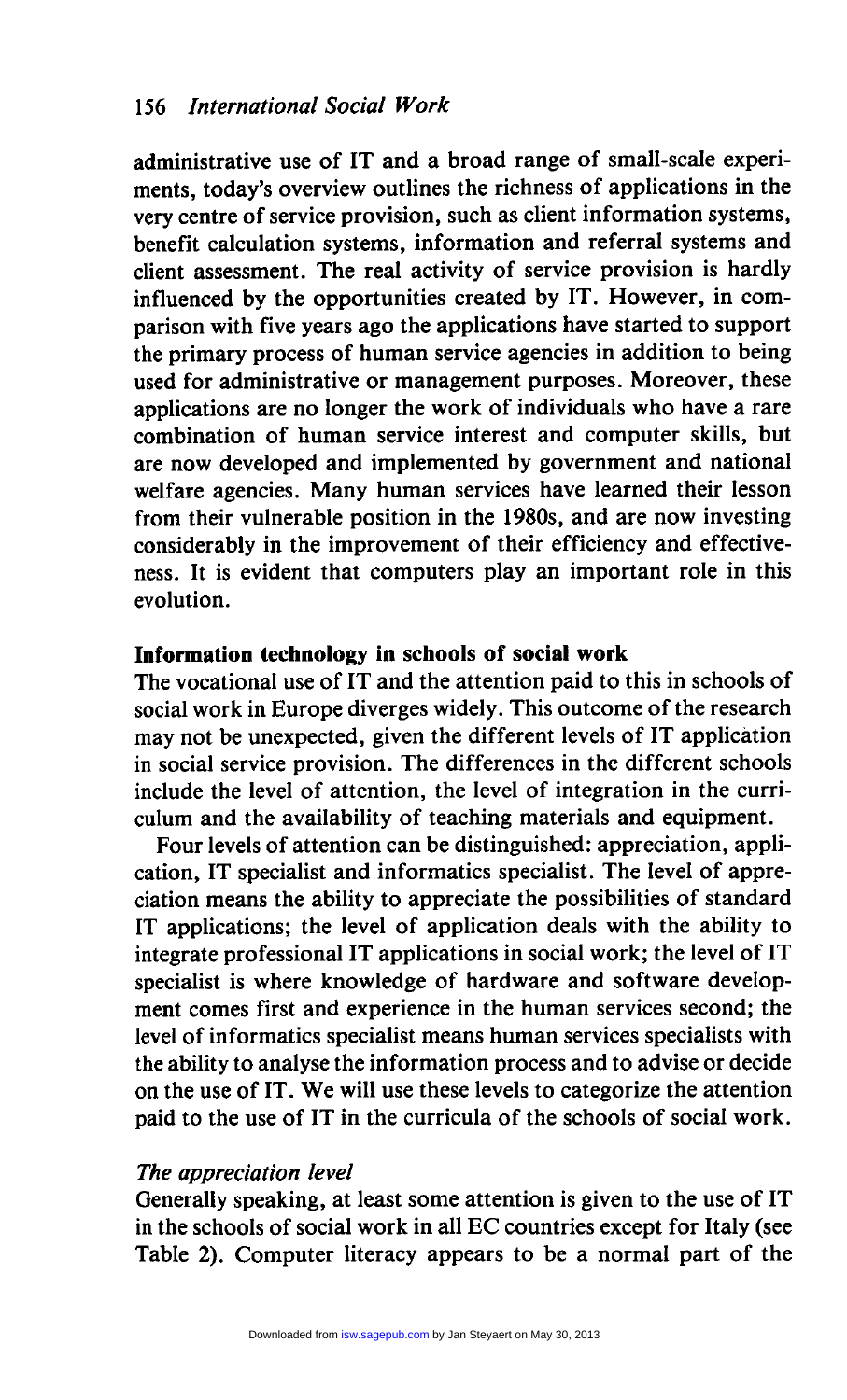|                      | No attention | Literacy                   | <b>Vocational use</b>    |
|----------------------|--------------|----------------------------|--------------------------|
| Belgium/Flanders     |              | in general                 | in general               |
| Denmark              |              | in general                 | incidentally             |
| France               |              | some schools               | in general               |
| Germany              | some schools | many schools<br>increasing | many schools             |
| <b>Great Britain</b> |              | many schools<br>increasing | incidentally             |
| Greece               |              | in general                 | in general               |
| Ireland              |              | in general                 | no possibilities         |
| Italy                | in general   |                            |                          |
| The Netherlands      |              | in general                 | in general<br>increasing |
| Portugal             |              | occasionally<br>increasing | incidentally             |

TABLE 2 Appreciation and application of IT

curriculum in most schools of social work or is offered on a optional level (Portugal, Germany). In the questionnaire there was no question on the exact contents of courses. Nevertheless we can conclude from the answers that the contents show variation. In Athens (Greece) students are taught computer basics by programming in Basic or Dbase, in theory and practice. In Cork (Ireland) students learn to use word processors and databases for research ends. In The Netherlands students are introduced to the ethical aspects of informatics and also become acquainted with word processing, spreadsheets, databases and telematics. If you have no equipment available for students in a school it will be difficult to introduce computer literacy at all. In Portugal, therefore, the schools in Porto and Lisbon have arranged for their students to attend a course at an outside institute.

#### The application level

The vocational use of IT is less integrated in the curricula per se (Table 2). The answers may, however, be biased, since some respondents stated they were not able to pay attention to IT's vocational use, since they did not have (the right) equipment or software to do so. The school in Aarhus (Denmark) stated it has a problem teaching the use of client registration systems, since the field systems are all mini- and mainframe based. Opposed to this, the school in Angers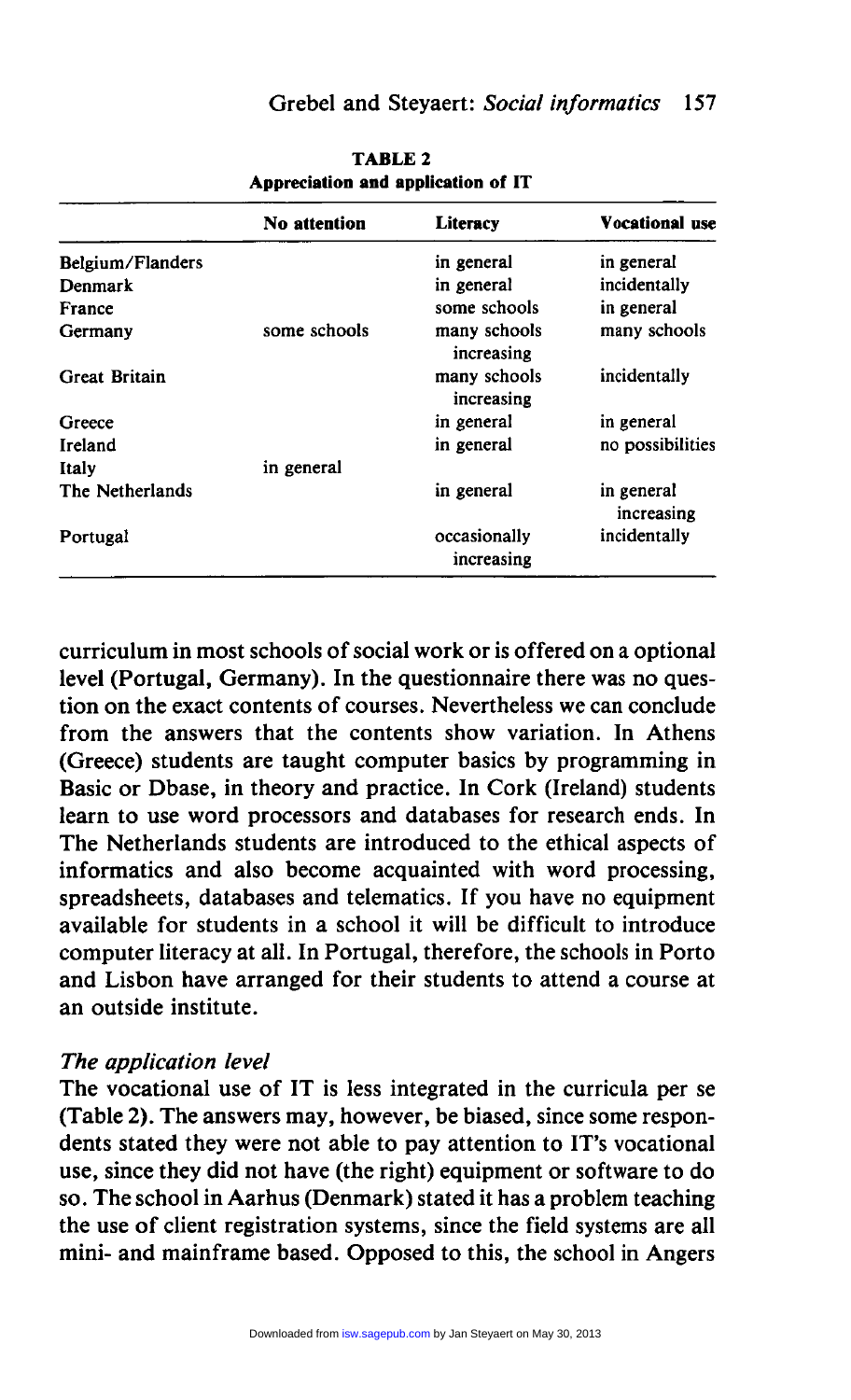|                          |                                                                                               | Curricula, diploma requirements and actual goals                        |                                                                                                          |
|--------------------------|-----------------------------------------------------------------------------------------------|-------------------------------------------------------------------------|----------------------------------------------------------------------------------------------------------|
|                          | National curriculum or diploma<br>requirements                                                | Schools' curricula                                                      | Learning goals                                                                                           |
| 3elgium/Flanders         | not yet existing                                                                              | A Flemish curriculum proposal on<br>IT has recently been developed      | computer literacy and vocational<br>use                                                                  |
| <b>Denmark</b><br>France | no mention of IT<br>not actual                                                                | seldom explicit                                                         | computer literacy and possibilities<br>filling in deficiency, vocational<br>knowledge, ethical questions |
| Germany                  | not existing                                                                                  | not officially                                                          | scientific use, ethical questions<br>IT literacy, vocational use,                                        |
| <b>Britain</b>           | requirement of IT competency<br>no curriculum; diploma states                                 | IT competency                                                           | IT competency                                                                                            |
| Greece                   | National Curriculum: introduction<br>of IT programming; IT in<br>Human Services               | departments (schools of social<br>work) form the national<br>curriculum | sensitization, introduction, ethics                                                                      |
| reland<br>ltaly          | yes but no mention of IT<br>not existing                                                      | none<br>none                                                            | none<br>none                                                                                             |
| The Netherlands          | curriculum proposal on the use<br>diploma requirements of IT<br>competency. Advisory<br>of IT | introduction, vocational use, ethics                                    | departments are introducing the<br>national curriculum                                                   |
| Portugal                 | no statement of IT                                                                            | some statements on the use of<br>information                            | computer literacy                                                                                        |

بر<br>a ABLE<br>Iuirem -< 50 1-4t10

158 International Social Work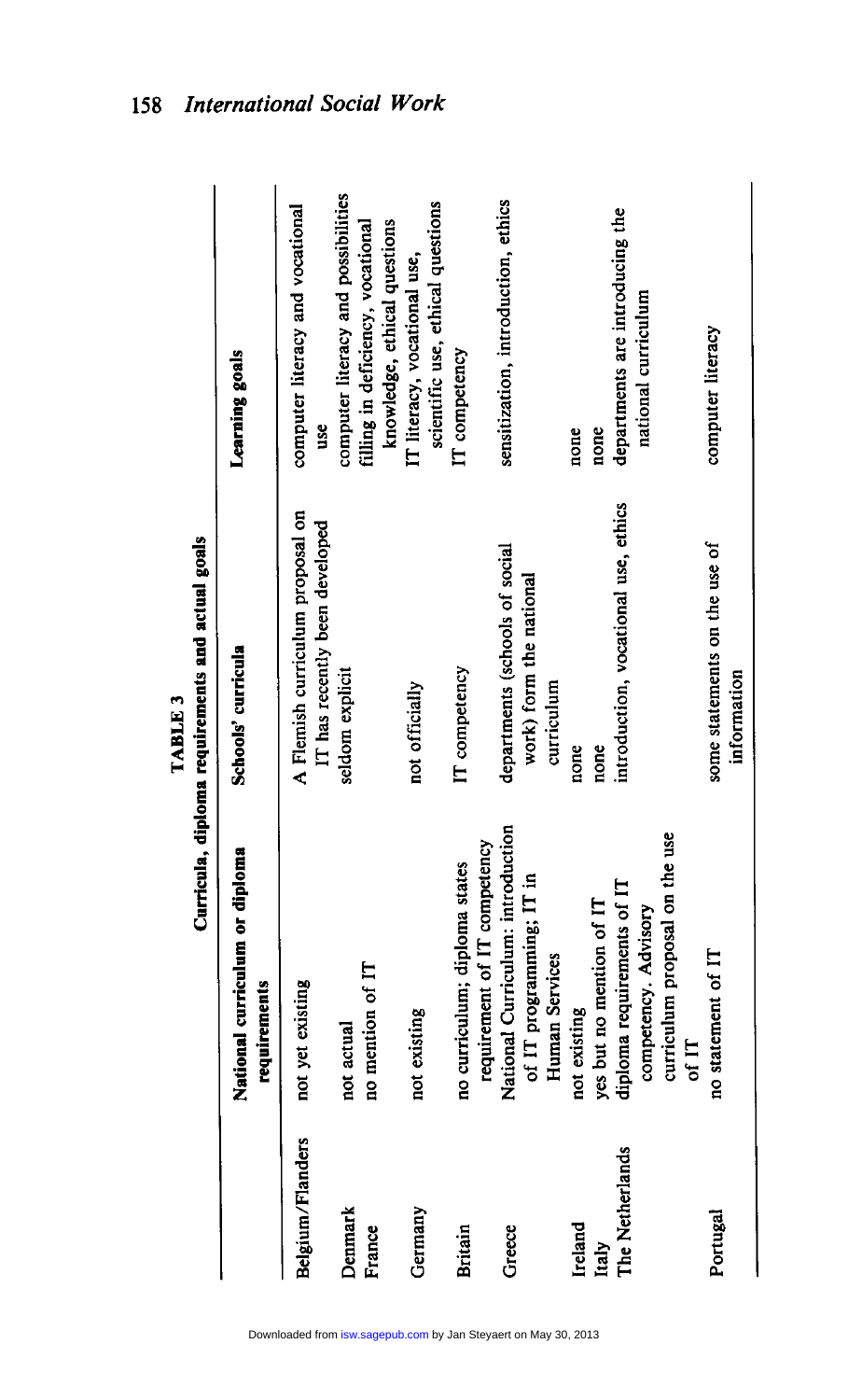(France) stated it had introduced a course on the ethical aspects of the use of information systems some years ago, without having any equipment available. The school in Athens found a solution to the lack of equipment and teaching materials in visits to 'computerized' human service institutes, the same procedure as was followed in Belgium before the introduction of computer equipment in the schools.

### Diploma requirements and formal curricula

Table 3 shows the answers to the questions about the attention paid to IT in a national curriculum or diploma requirements, the attention paid in the schools' curricula and, in the last column, the answers to the question about learning goals. Only in Britain and The Netherlands do official diploma requirements state the competency in the use of vocational IT applications. Greece has a formal regulation for IT teaching. In France, Italy and Portugal the use of IT is not mentioned in the national regulation of curriculum or diploma requirements. The Netherlands has, apart from a statement in the diploma requirements, a national curriculum on 'social informatics'. This is not obligatory, but an advisory model for schools of social work on the implementation of social informatics in their curricula. Some years ago Danish schools set up some aims for IT teaching. These have not been developed on a national scale.

## Learning goals

Learning goals in the different schools of social work are not always explicitly stated. In these cases we have to fall back on official diploma requirements.

Learning goals are specified in the above-mentioned Dutch national curriculum on the use of IT for the four main departments of the schools of social work. Overall they state the students' ability to appreciate IT and different kinds of software in an instrumental way and the students' knowledge of the use of vocational applications including the implications of their use for methods of work and organization.

Appreciation, sensitization or basic skills on the level of computer literacy are mentioned for Greece, Denmark, Germany and France.

Knowledge of the use of vocational applications, the ability to judge their usefulness and support their introduction, and consideration of ethical questions rising from the use of these applications are mentioned by respondents from Germany, Greece, Denmark,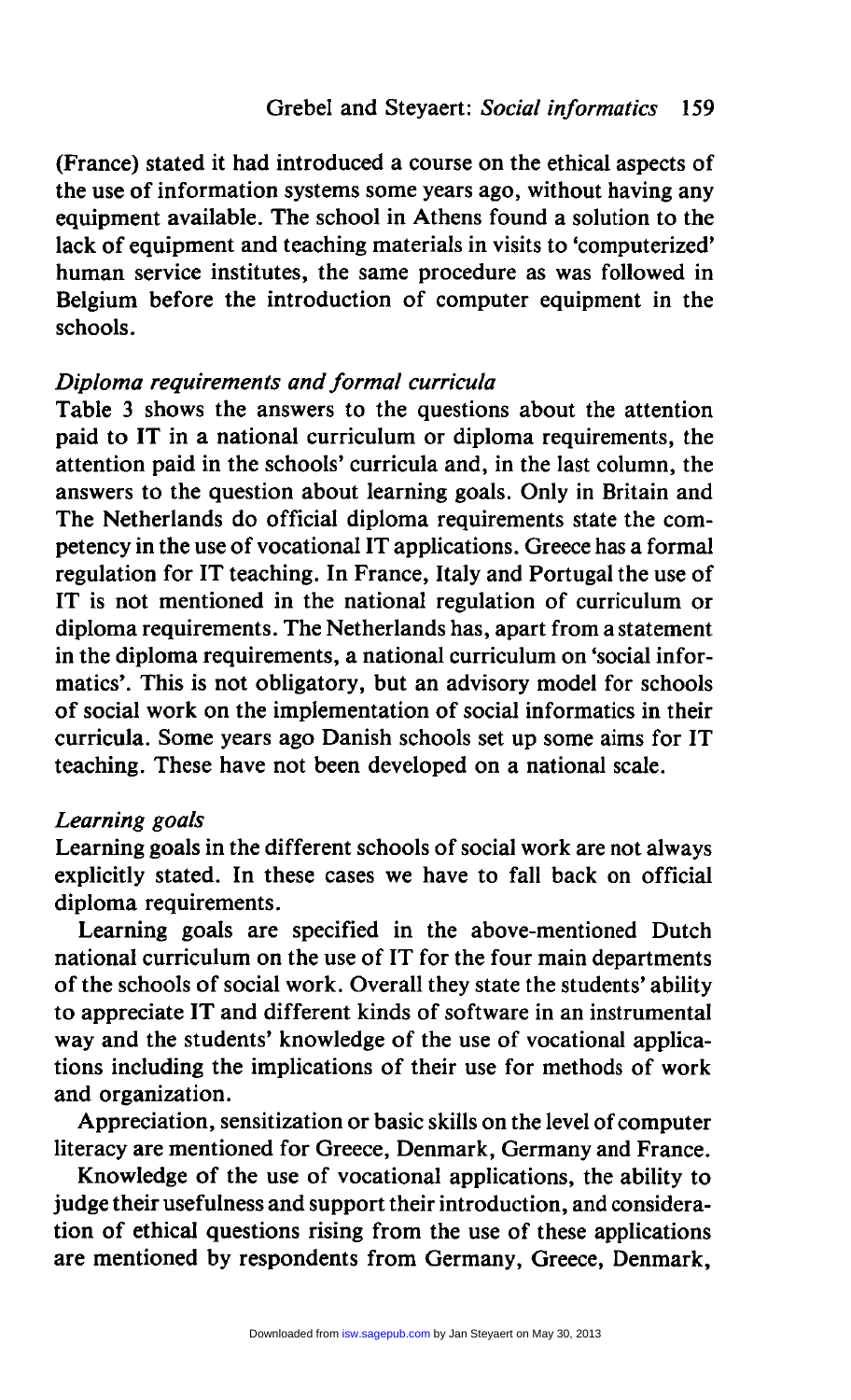France, Belgium and The Netherlands. Some respondents refer to the age of the students and the fact that students gain experience in applications during their internship and learn from that.

## Integration or segregation?

The way in which vocational use is integrated in the curriculum of the schools is a question closely related to the contents of IT as a subject. We have distinguished three different forms of integration in the curriculum:

- ~ no integration: a school may offer a course in computer basics, possibly taught by teachers from outside the school. Courses may even be put out to external (commercial) institutes;
- ~ separate discipline: there are specific courses in the curriculum on the use of IT applications relevant for social work, but they are still separately taught, sometimes by a specialist in informatics or the one teacher in social work who is interested in IT;
- ~ integration: in different courses in the curriculum social informatics has been integrated in a planned way, taught by a social work specialist of the department itself.

The three different forms are not exclusive: all three forms can be found in the same schools. Courses to further computer literacy in a first year, taught by an informatics specialist, are combined with an integrated approach in a third or fourth year, where social work specialists offer courses in methods of social work, including the applications of IT.

The Greek situation is an example of the occurrence of different forms of integration. Since 1985 the curriculum has been enriched with two courses: an introductory course in computers and programming and a lab in IT applications in the human services. The introductory course focuses on informatics without any relation to human services and is taught by faculty of the Department of Information Technology. The lab course is headed by social work professors. The first course is typical of a non-integrated approach. The second indicates a separate discipline. This situation is found in most countries. In particular, introductory courses on computer literacy are often given by teachers from outside the school, sometimes by other institutes (Portugal, Ireland) and may have a nonobligatory status (Germany, Portugal). Also, in most countries the use of IT applications is separately taught from core courses in methods of social work. An exception is research courses, where even in schools without any other attention paid to IT applications,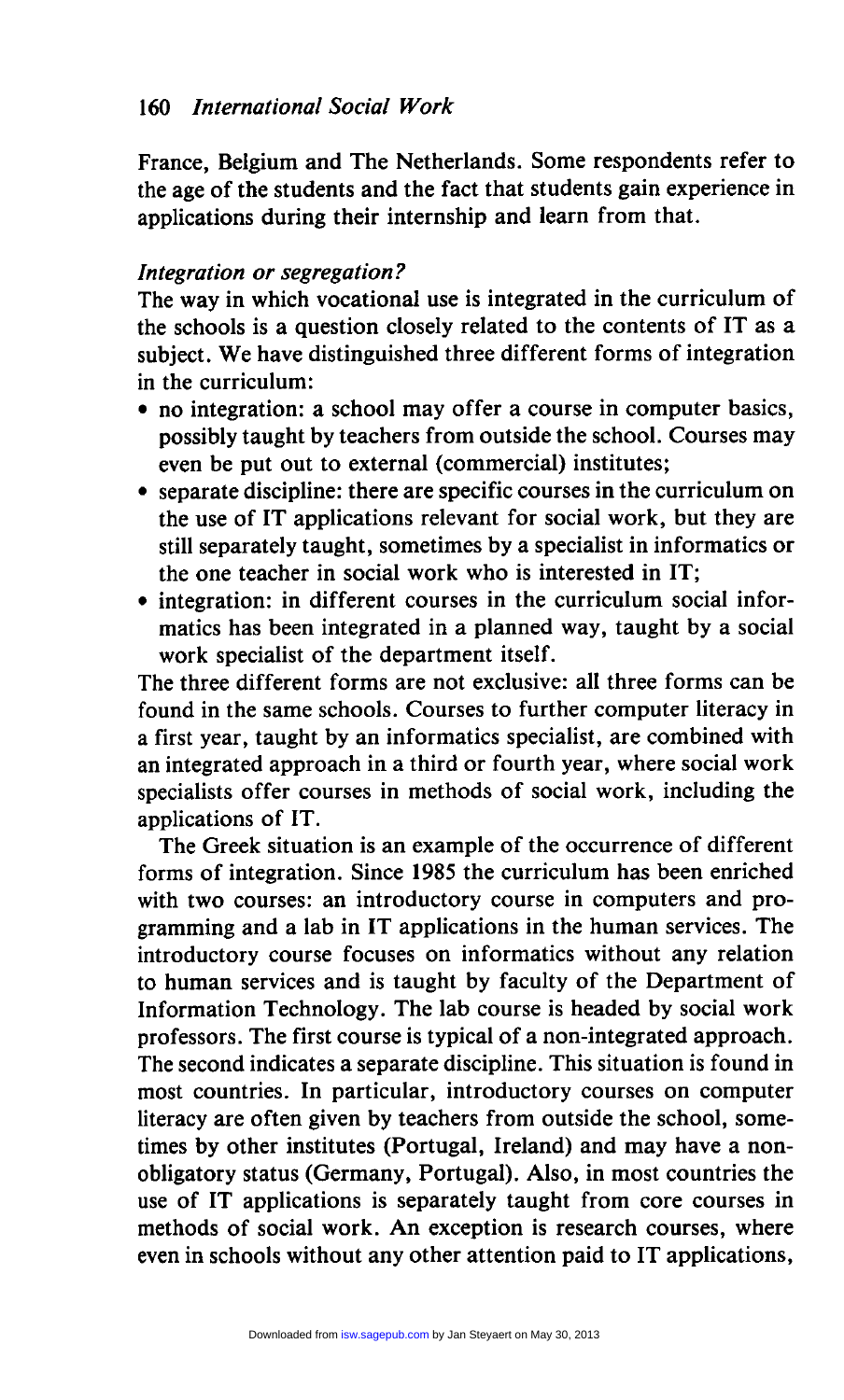the use of statistical software is at least demonstrated (Lisbon, Wales). Other examples of integration in courses come from Denmark and The Netherlands.

Curriculum integration or the intention to integrate has been mentioned by Dutch, Belgian and Danish respondents. The Danish and Dutch schools state the explicit intention to integrate IT in the different subjects, in the context of core courses of the social work curriculum. In some Dutch schools this integration is under way. As in Denmark, problems are met in the adaptation of course programmes. Success depends to some extent on the competence of teachers and their willingness to change. In Belgium schools tend to an integrated approach, but they are still in the planning stage.

The results from the survey and the available information on the way IT is being introduced in schools of social work across Europe have indicated that the current situation is not tuned to the requirements of present-day service provision. Whereas the impact of IT on service provision has become much more substantial than can be concluded from the apparent number of computers in human service agencies alone, IT is still being taught across Europe as if it were only one of the many administrative tools of a professional caregiver. It is considered to be a technical skill that has little or no relation to the contents of the profession itself. Whereas this was a valid perspective until a few years ago, it is now creating a gap between the education of new social workers and the requirements of today's profession.

#### Social informatics, more than computers

Human service providers need to have the ability to handle professional information. Professional workers should also know how, where and when to use IT, to fulfil their information needs or those of their clients and those of the management of their agencies. The social work student should therefore be able to appreciate the technology as a means with different functions, but essentially as a means to handle information.

The approach in social work education has changed over the last few years. Starting from computer literacy, we have moved to professional computer competency and now to social informatics. The concept of computer literacy is widely used. Computer literacy is 'The ability to recognize an application in which the use of a computer is appropriate and the ability to use the computer for that application' (Schoech, 1990). This definition suggests, Schoech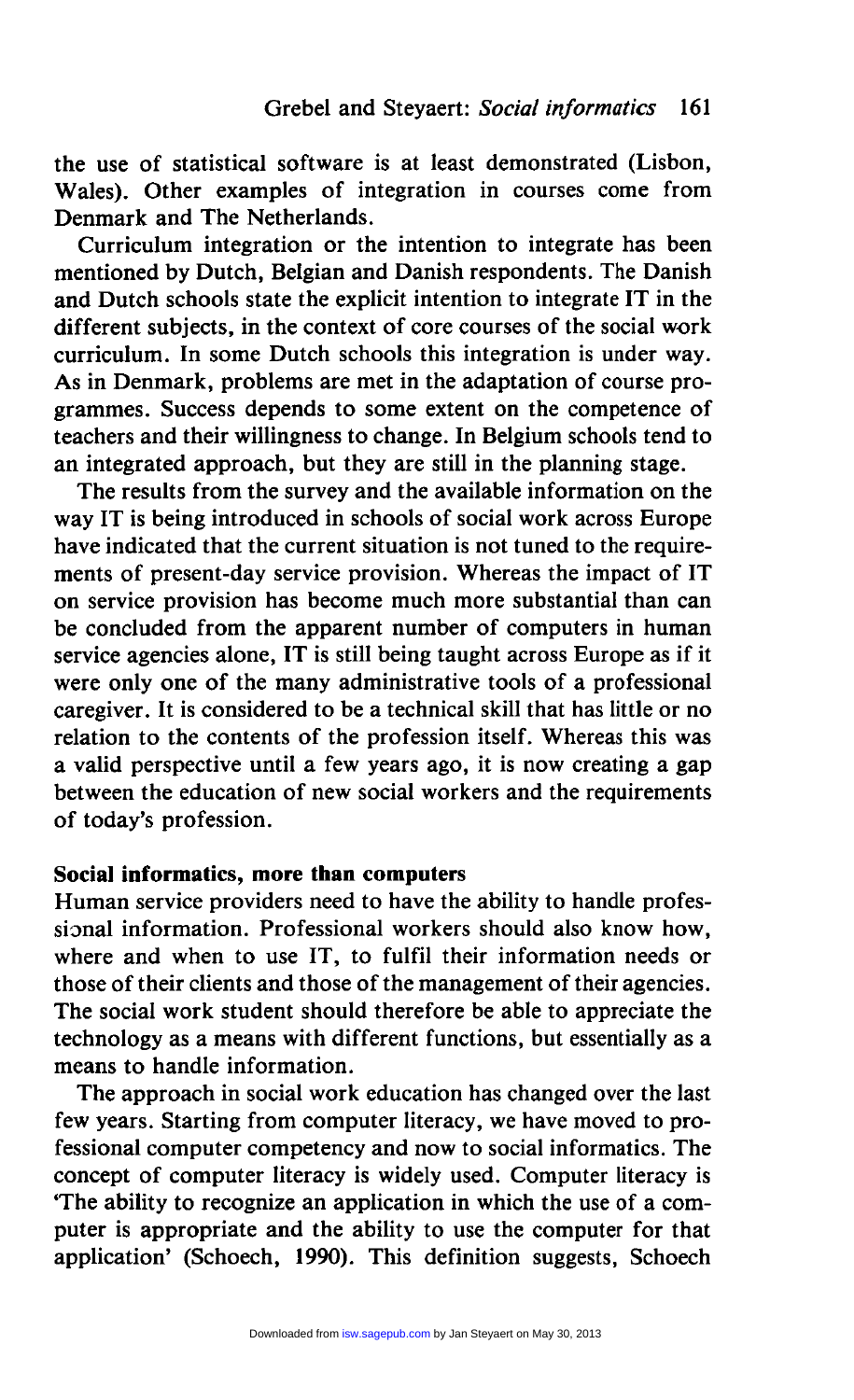remarks, that the computer-literate social worker knows how to use a computer but is also to some extent an IT specialist.

In their definition of computer literacy Reinoehl and Mueller relate the ability to use computers to professional expertise: 'Computer literacy in human services is the ability to use or develop computer applications competently within the context of human service theory or practice' (Reinoehl and Meuller, 1990). They distinguish three levels of ability: beginning awareness, proficiency in use and creative development. Dick Schoech also takes the professional context into account and proposes the concept of professional computing competency, to be defined as 'knowing how to use the software of one's profession effectively' (Schoech, 1990). Schoech states: 'Thus, human service professionals with computing competency may know little about the computer, but a lot about the variety of professional software and its use according to professional standards and ethics' (pp. 569-70).

Our research was based on the concept of social informatics. In this concept the relation between IT and professional social work is emphasized: the ability to gather and interpret data efficiently and effectively into functional information for professional acting in social work settings, effectively making use of IT applications. The concept of social informatics was developed in The Netherlands and forms the leading principle for the development of teaching materials in this area for schools of social work (Van Lieshout, 1993). The concept of social informatics keeps some distance from computer skills and focuses on 'the information the social worker needs in the execution of his or her job'.

The use of the concept of social informatics has some important implications for how one should deal with IT in social work curricula. One of those implications involves the integration of social informatics in a global curriculum, rather than organizing it as a separate course (Roosenboom, 1993). It also implies that the task of introducing social informatics to future professionals is not the sole responsibility of one teacher, but a shared responsibility of the whole staff.

#### Conclusion

There seems to be reason for worrying when we compare the development in human services with the expectations of the respondents of the schools of social work. Although the findings point to a slow but decisive development in the use of IT in the human services in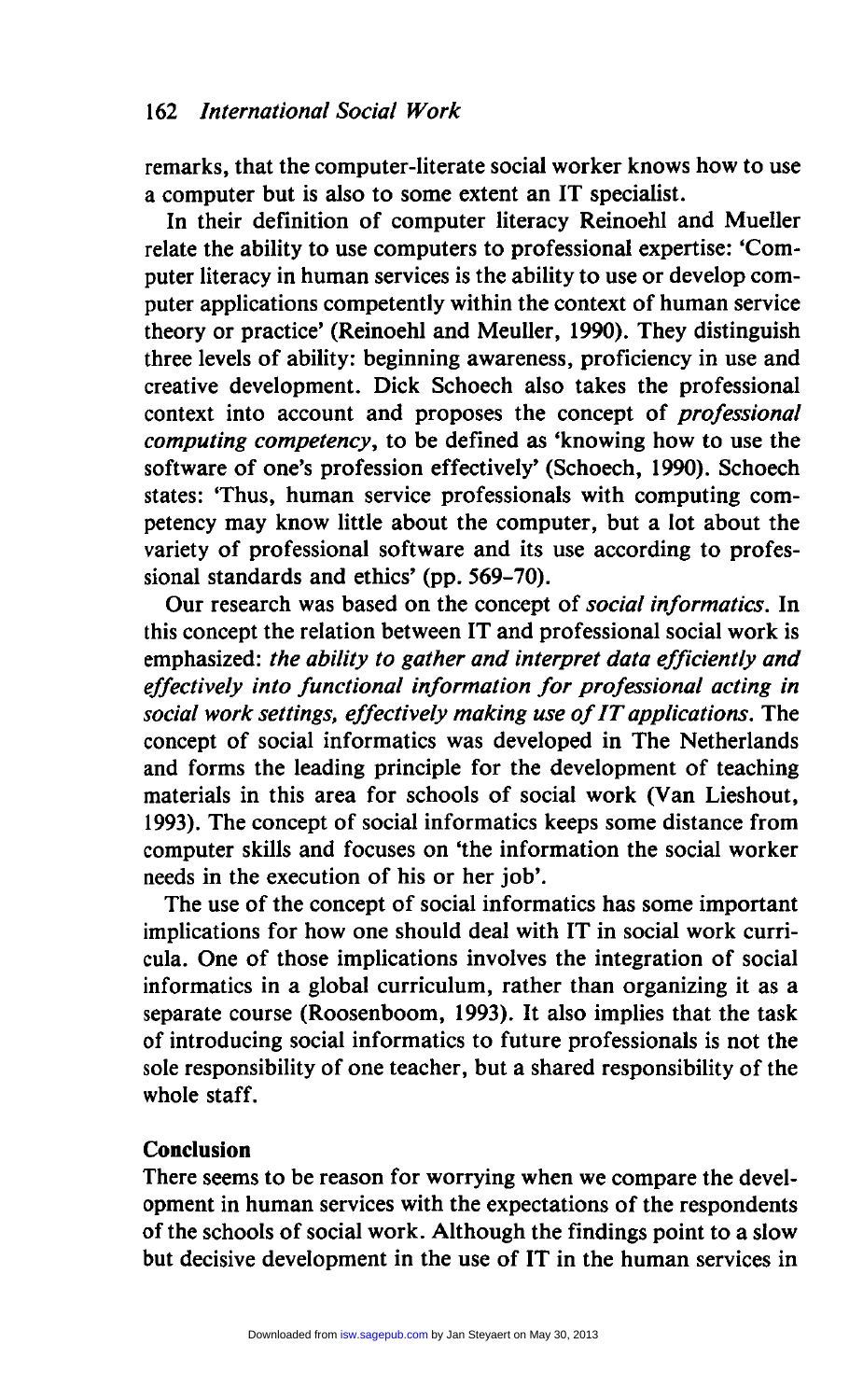most European countries, only in some EC countries do schools plan to introduce social informatics to a consequential extent in their curriculum. Since some extra attention paid to the use of IT may be expected, there is a risk of a purely technical approach in the sidelines of the education of social workers. This will have an effect on the professional status of the social workers. They may have difficulties using the IT applications for the interpretation of their own data and those of their clients. This in a situation where in other parts of society professionals are expected to sustain their opinion on problems and developments with interpreted data obtained through the use of IT.

This deficiency will eventually endanger the amount and quality of services to be obtained by the clients of the social worker. For example, the social worker who is not able to present figures on his or her work with clients will simply lose funding for activities with the client provided by agencies or insurance companies. Again, if the social worker is not able to retrieve relevant information for or on the client by means of information systems, the client will not receive the service he or she could have received otherwise.

# **Appendix**

The questionnaire used in this research was quite substantial and too elaborate to be included in this article. A full copy may be obtained on request from one of the authors. A few examples follow of key items that demonstrate the characteristics of the questionnaire.

- ~ Is there any attention now to the use of IT applications in the human services in the schools of social work in general and in particular in your school? Please list activities and the applications concerned.
- Is there any official *national* statement on the topic of education about IT applications in the schools of social work, for example in a general outline of the curriculum for schools of social work?
- ~ How far are the demands from the field met by the schools of social work concerning the use of IT applications? Please give your opinion and state the possibilities and difficulties.

## References

- Brauns, H. and D. Kramer (1987) 'Information Technology and Social Work Education in the 1980s: Three Theses', International Social Work 30(2): 129-38.
- Caputo, R. and R. Cnaan (1990) 'Information Technology Availability in Schools of Social Work', Journal of Social Work Education 26(2): 187-98.